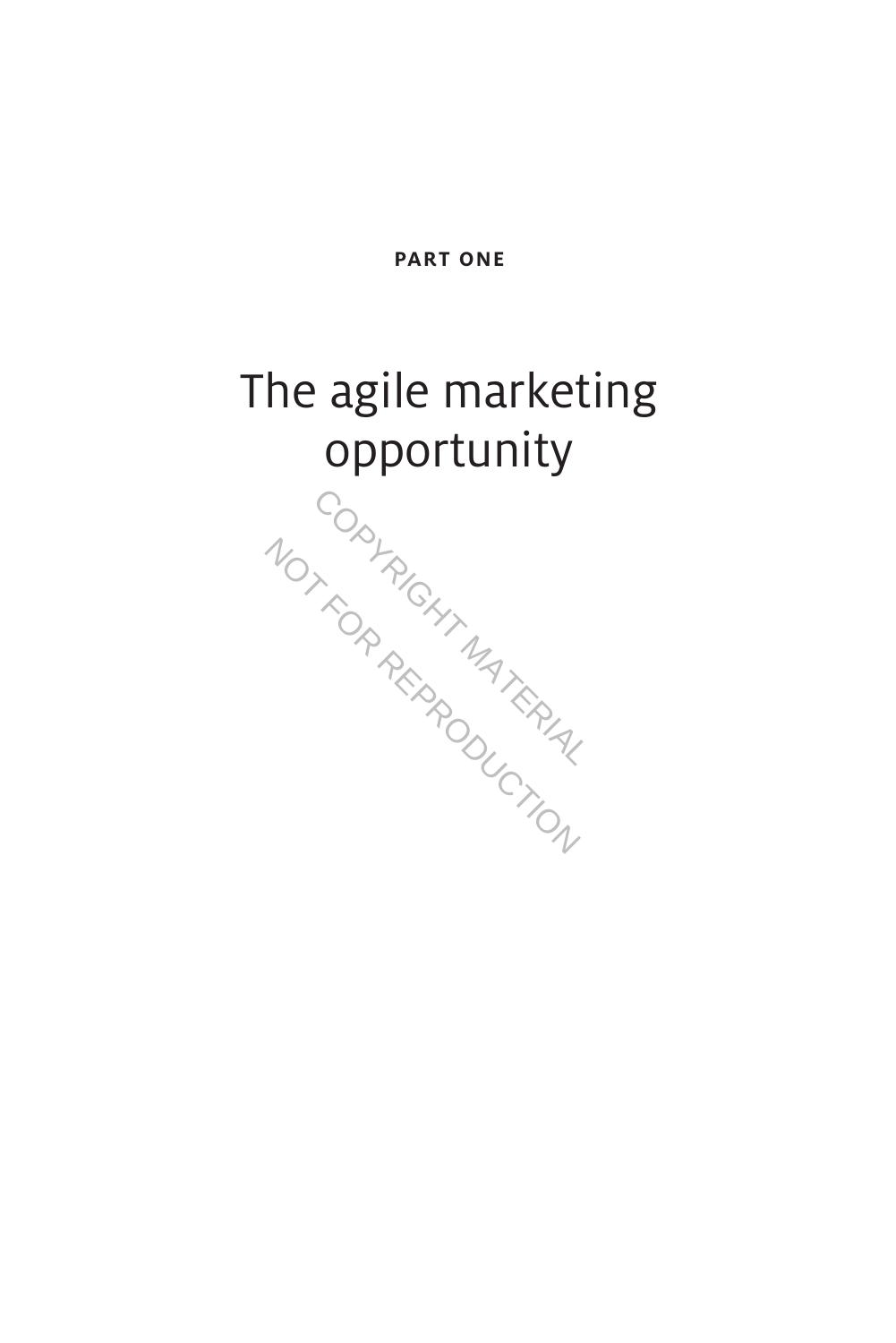COPYRIGHT MATERIAL NOT FOR REPAIR AND REPAIR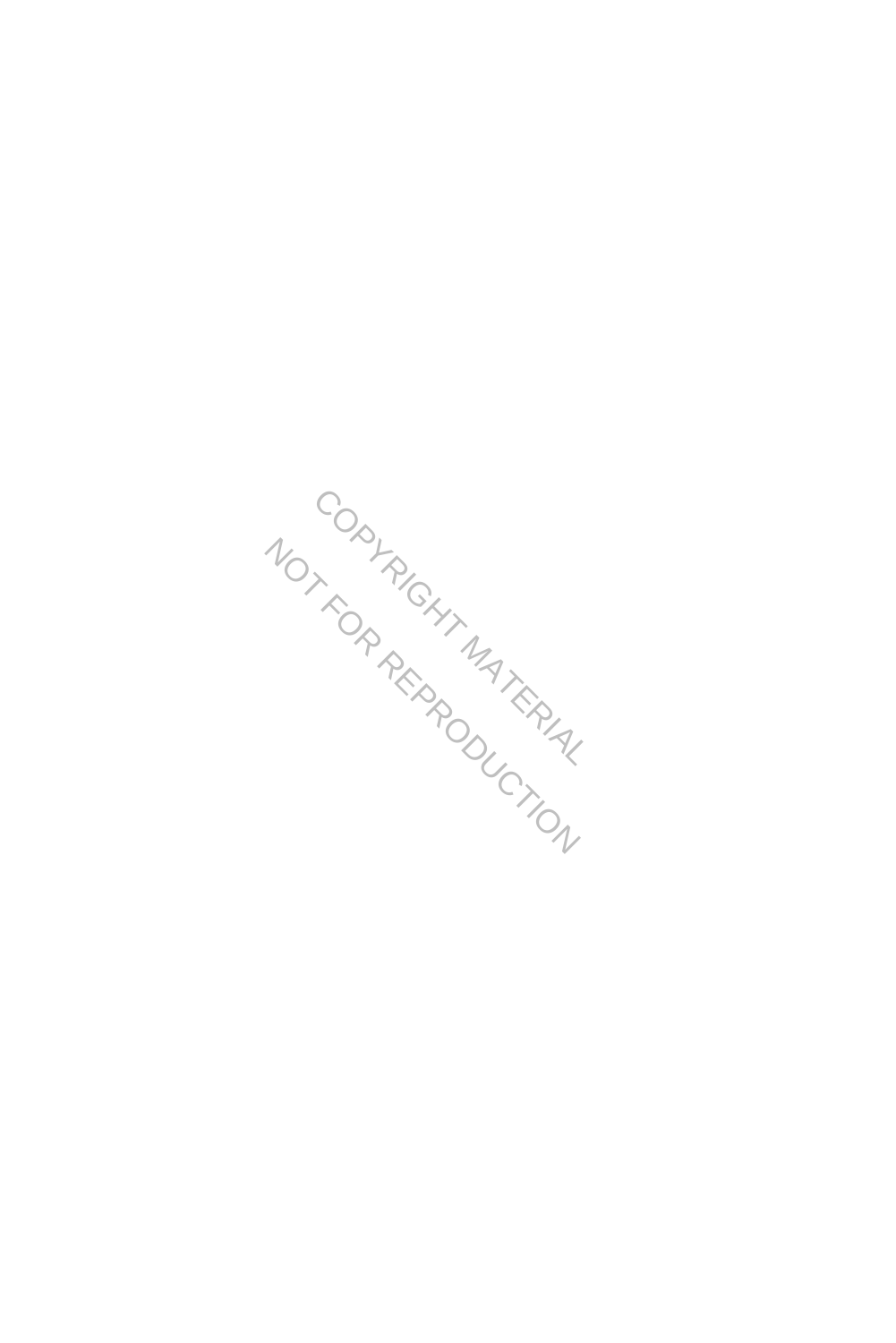# Marketing in the digital age

# Changing marketing – how the 4 Ps are evolving

t can help us to challenge our a<br>new ways to engage custome<br>ulso be unhelpful when we forger<br>d practice in our rush to embrace<br>technologies have revolutionized<br>omer behaviour and routes to ma<br>rewired the way in which entir can also be unhelpful when we forg<br>gy and practice in our rush to embrace gital technologies have revolutioniz<br>gital technologies have revolutioniz<br>customer behaviour and routes to n<br>esses, rewired the way in which entire<br> Marketing can often be obsessed by the shiny and the new. Sometimes this can be helpful since it can help us to challenge our assumptions, focus on innovation and find new ways to engage customers and achieve our objectives. Yet it can also be unhelpful when we forget the fundamentals of marketing strategy and practice in our rush to embrace the latest technology trend or fad. Digital technologies have revolutionized multiple industries, business models, customer behaviour and routes to market. It has disrupted incumbent businesses, rewired the way in which entire markets operate and changed competitive environments for good. It has empowered consumers in ways that were unimaginable 30 years ago. Now, everyone with a smartphone has the answer to just about any question right there at their fingertips.

Yet great marketing is still great marketing. Among all this change the core fundamental elements of marketing have not changed. According to the UK's Chartered Institute of Marketing (CIM):

Marketing is the management process responsible for identifying, anticipating and satisfying customer requirements profitably.<sup>1</sup>

Let's break that definition down. As a process, marketing is a way of generating value from and organizing activities around customers and their needs. In his classic book *The Practice of Management* Peter Drucker famously declares:

Because the purpose of business is to create a customer, the business enterprise has two – and only two – basic functions: marketing and innovation... Marketing and innovation produce results; all the rest are costs. Marketing is the distinguishing, unique function of the business.<sup>2</sup>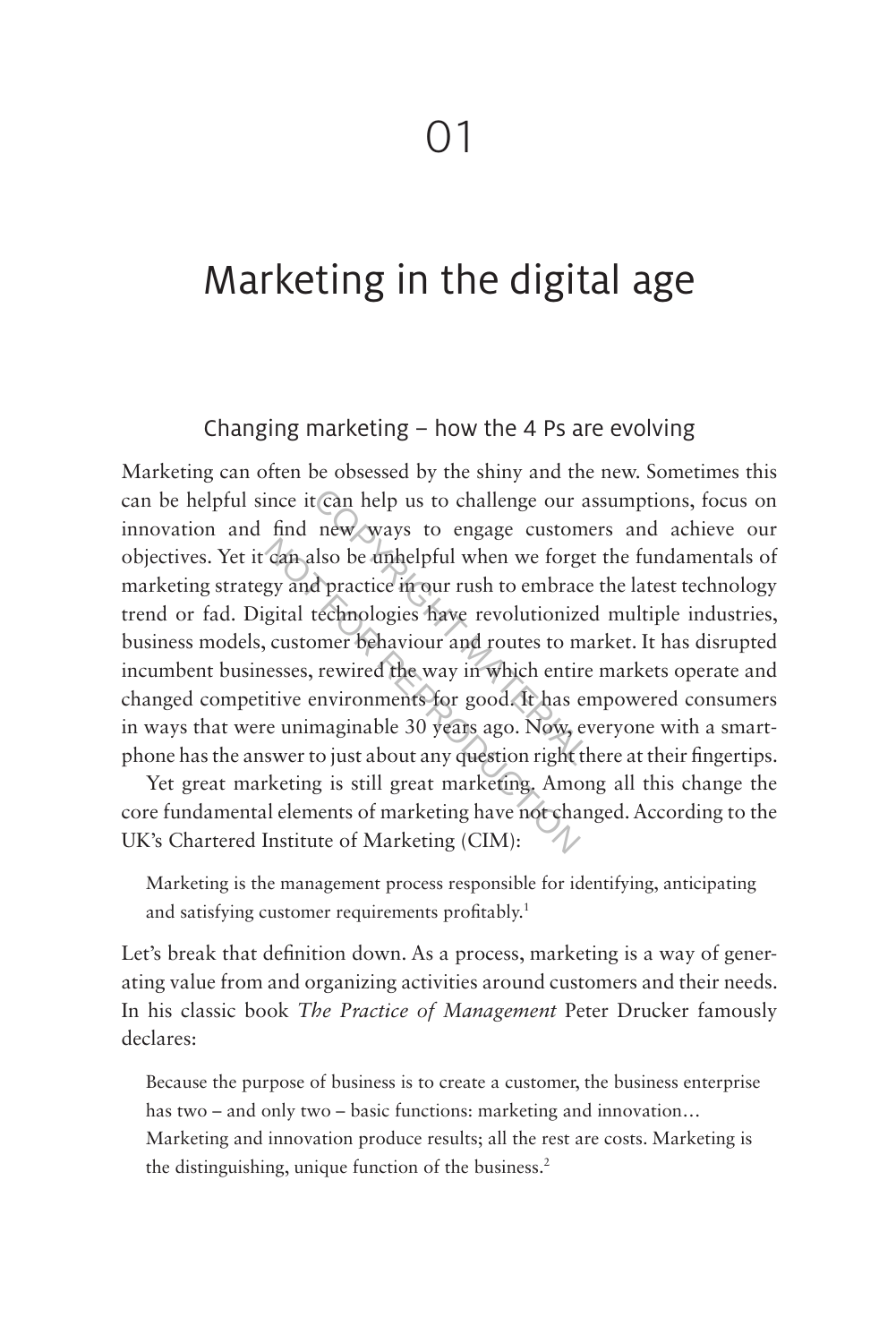the context for *how* we deliver the context for *how* we deliver the nged dramatically. From a fragmeter and the role that data a sweetful shifts in customer exper has changed how we identify, as changed the way in which d changed dramatically. From a frage<br>to a revolution in the role that data<br>to powerful shifts in customer experiency<br>igital has changed how we identify,<br>It has changed the way in which<br>we w models and new ways of unders<br>wi This process revolves around identifying customer needs, which is based on research, observation and insight. Marketing has always placed the customer at its heart, has long been the voice of the customer in business and enabled the organization to focus its activities to generate customer value. Marketing brings customer orientation to the company. Marketing also anticipates customer needs by spotting opportunities and gaps, meaning that it can be customer led but also customer leading. It's also concerned with satisfying customer needs, which means having a clear, customer-focused purpose for products and services and executing that purpose in ways that deliver to and exceed customer expectations. The final part of this definition is profitability which is, of course, about serving the needs of the business. To paraphrase American marketing theorist Richard Bagozzi, marketing is an organized system of exchange – the business gains revenue, profit or some other gain in exchange for the benefits that are provided to customers by the product or service.<sup>3</sup> However, the context for *how* we deliver these essential elements *has* changed. And changed dramatically. From a fragmentation of channels and touchpoints to a revolution in the role that data and technology plays in the discipline, to powerful shifts in customer experiences, targeting and measurement. Digital has changed how we identify, anticipate and satisfy customer needs. It has changed the way in which we derive benefit and profit through new models and new ways of understanding the value and return of the activity we are delivering.

The impact of these long-term shifts has been compounded by rapidly changing, increasingly complex and uncertain environments. Many organizations were undergoing significant digital transformations in response to the need to rapidly digitize capability and become more agile and responsive to changing contexts. The COVID-19 pandemic served to dramatically increase this requirement for transformation as consumers moved rapidly to online channels and companies struggled to adapt to swiftly evolving customer behaviour. McKinsey research has shown that between the start of the pandemic in December 2019 and July 2020 the average share of customer interactions that are digital grew from 36 per cent to 58 per cent globally. This triggered a rapid acceleration in digitization with the number of propositions, products and services that were partially or fully digital growing from 35 per cent to 55 per cent over the same period.<sup>4</sup> Respondents to the survey were three times more likely than before the crisis to say that at least 80 per cent of their customer interactions are digital in nature. A survey of 2,500 enterprise decision-makers from around the world by cloud communications platform Twilio found that 97 per cent of respondents believed the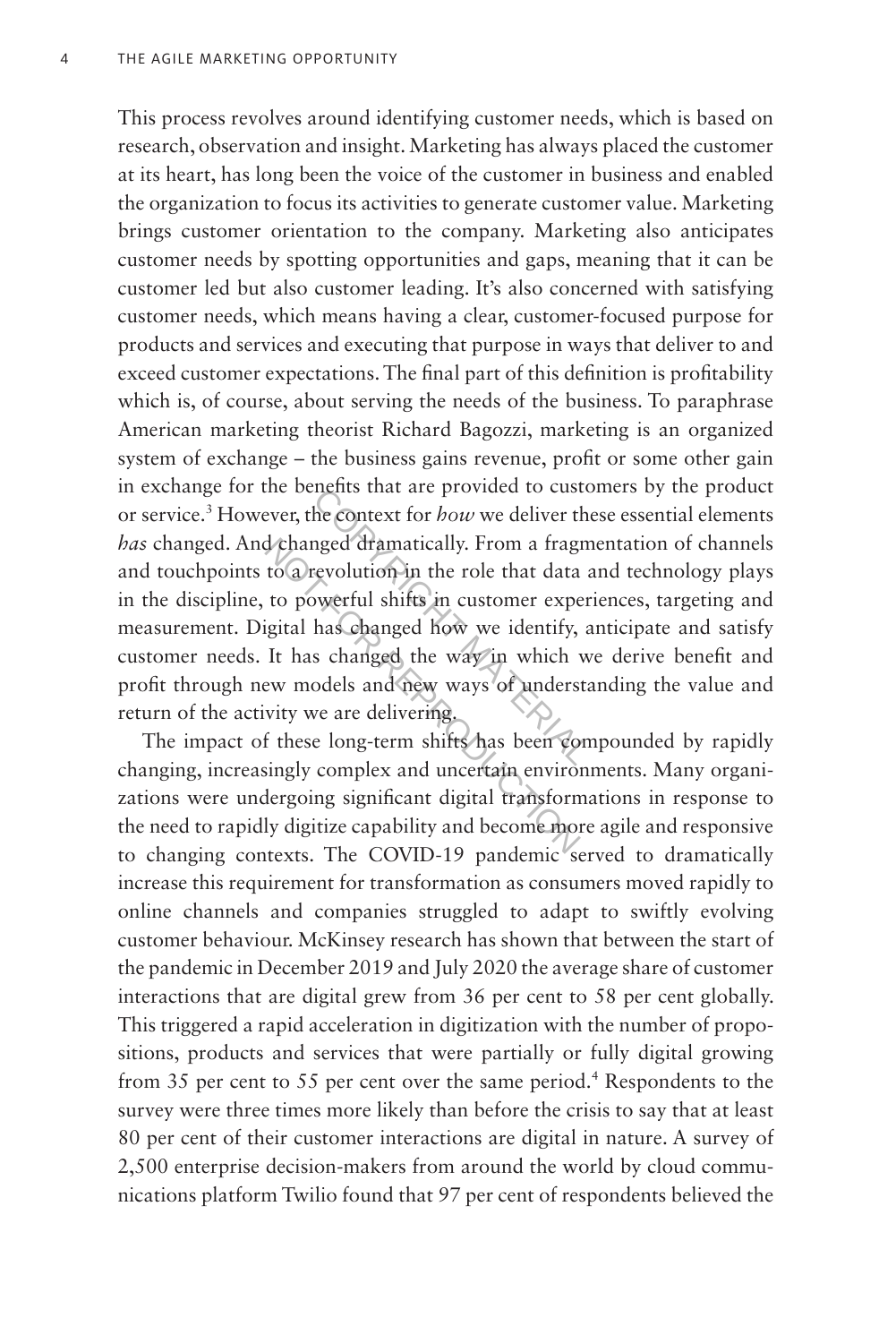pandemic sped up their company's digital transformation and that it had accelerated companies' digital communications strategy by an average of six years.<sup>5</sup> Data from digital, marketing and e-commerce specialist Econsultancy and Adobe revealed that a majority of businesses in their research (63 per cent for B2C and 57 per cent for B2B) had seen unusual growth in digital customers but also that around half of companies had seen unusual buying behaviour from existing customers.6 The McKinsey survey also showed that the largest changes (including changing customer needs and requirements) were also the most likely to stick through the recovery period.

deting strategy and realize object<br>
Reting strategy and realize object<br>
This book is not about challengir<br>
instead a pragmatic view on how<br>
and practice from methodologies<br>
te greater responsiveness and ad<br>
ed right at the ange. This book is not about challeng<br>
This instead a pragmatic view on ho<br>
ples and practice from methodologic<br>
cilitate greater responsiveness and a<br>
placed right at the heart of market<br>
naking, continuous iteration and With such significant change it has become essential for marketers to respond with greater agility and adaptability to these shifts in both customer behaviour and expectation. And yet while expertise, roles, the use of technology and elements of practice have evolved, my argument in this book is that much around the structure, process and mindsets that marketing teams deploy to execute marketing strategy and realize objectives has not fully kept pace with this change. This book is not about challenging or rehashing classic marketing theory. It is instead a pragmatic view on how marketing teams can apply key principles and practice from methodologies that have grown up with digital to facilitate greater responsiveness and adaptability. It is about how data can be placed right at the heart of marketing practice to support better decision-making, continuous iteration and optimization. It is about marketing execution that is fit for purpose for a rapidly changing world.

But first, let's begin with what's NOT changing.

#### What's not changing

I very frequently get the question: 'What's going to change in the next 10 years?'… I almost never get the question: 'What's not going to change in the next 10 years?' And I submit to you that that second question is actually the more important of the two, because you can build a business strategy around the things that are stable in time.<sup>7</sup>

This quote from Jeff Bezos speaks to the importance of paying attention to fundamental customer needs that largely don't change over time. In Amazon's case this might be low prices, ease of purchase, fast delivery and a huge range of products to select from. This, he says, enables a business to be truly exceptional at what is fundamentally important and focus on longterm success and not just short-term profit.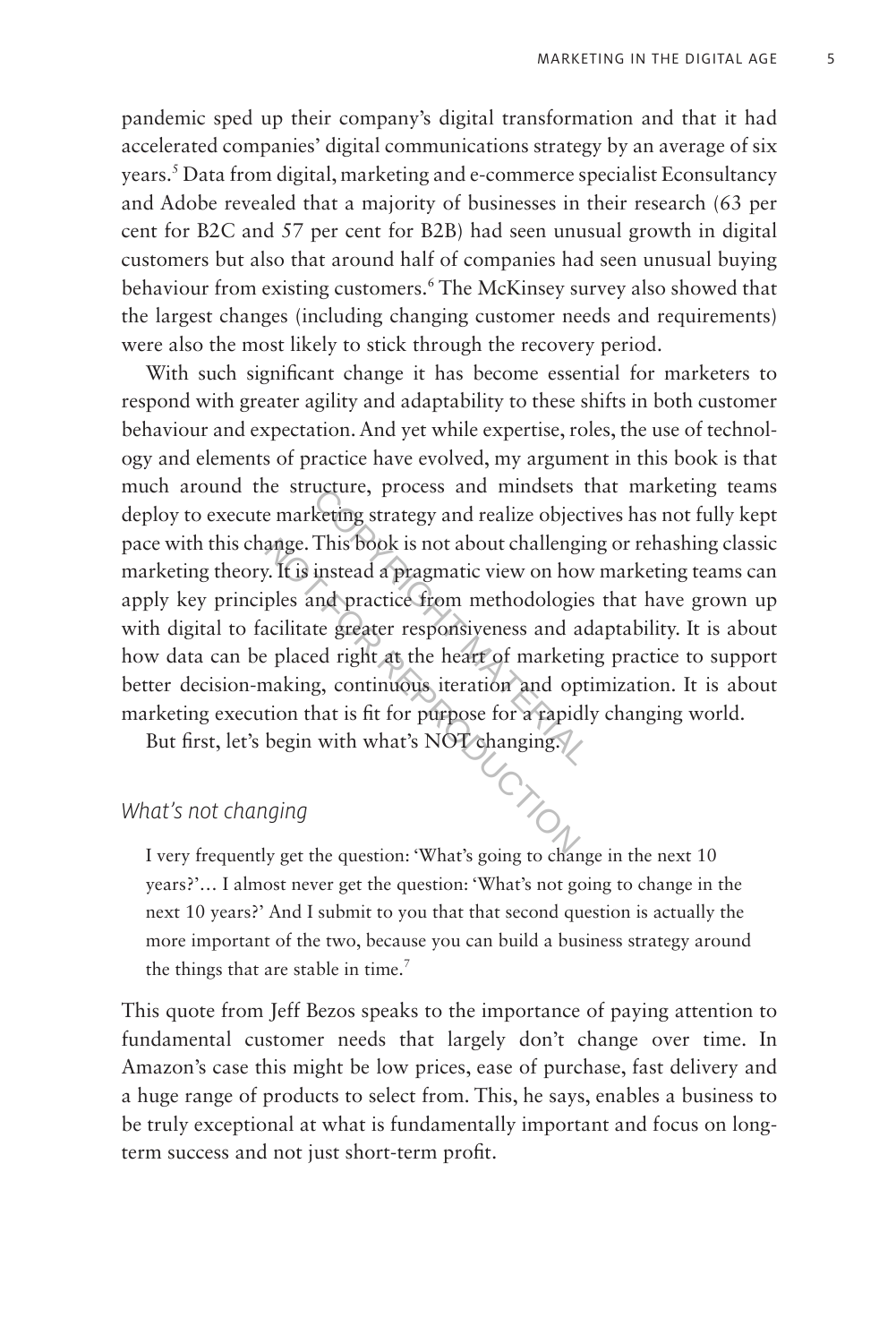There is much around classic marketing theory and practice that has not changed. The importance of marketing strategy and positioning, and of understanding the market, competitive propositions and how this can shape objectives. The importance of insight into customer needs, motivations and behaviours and how these can shape our segmentation of customers, the identification of who we want to target and the messaging that we want to use. The significance of brand and how this creates disproportionate value for organizations. The need to combine brand building with sales activation. The value that comes from creativity. The need to integrate, plan and measure activity against clear goals. The need to optimize the mix of our activity to ensure the best possible returns. All these things are just as important now as they have ever been.

Taking this into marketing communication, marketing and advertising strategist Tom Roach has defined seven key principles of effectiveness that will always be true, since they relate to the fundamentals of not just marcomms, but how the human brain works.<sup>8</sup> These are a good reminder of essential principles that don't change:

- The since they relate to the funda<br>the human brain works.<sup>8</sup> These are<br>t don't change:<br>s consistently shown that brand<br>is in the category. In his seminal r<br>on Sharp demonstrates that brand physical availability and the<br>nea Now the human brain works. These a<br>es that don't change:<br>ch has consistently shown that bran<br>buyers in the category. In his seminal<br>puyers in the category. In his seminal<br>actual and physical availability and t<br>ich means re **1 Reach:** Research has consistently shown that brand growth is driven by new and light buyers in the category. In his seminal marketing book *How Brands Grow*, Byron Sharp demonstrates that brands succeed through building mental and physical availability and through reaching new customers, which means reach is fundamental.<sup>9</sup>
- **2 Attention:** Reach is of little use if you can't then gain attention from customers and prospects. This means standing out, earning attention and cutting through all the noise.
- **3 Creativity:** Work by the Institute of Practitioners in Advertising in the UK and by Peter Field has shown that creativity is a powerful driver of sales and profitability.10 More powerful than media and targeting.
- **4 Distinctiveness:** Distinctive brand assets can help create the memory structures that help customers to recall your brand in buying situations. US ad executive Rosser Reeves famously argued as long ago as the early 1960s that marketing communication should display a unique proposition (a USP), but research by the Ehrenberg Bass Institute for Marketing Science has shown that brand distinctiveness (standing out with impact through assets like name, colours, messaging) is a more effective driver of impact than brand differentiation (setting yourself apart from the competition). In order to be chosen, brands need to come to mind easily.<sup>11</sup>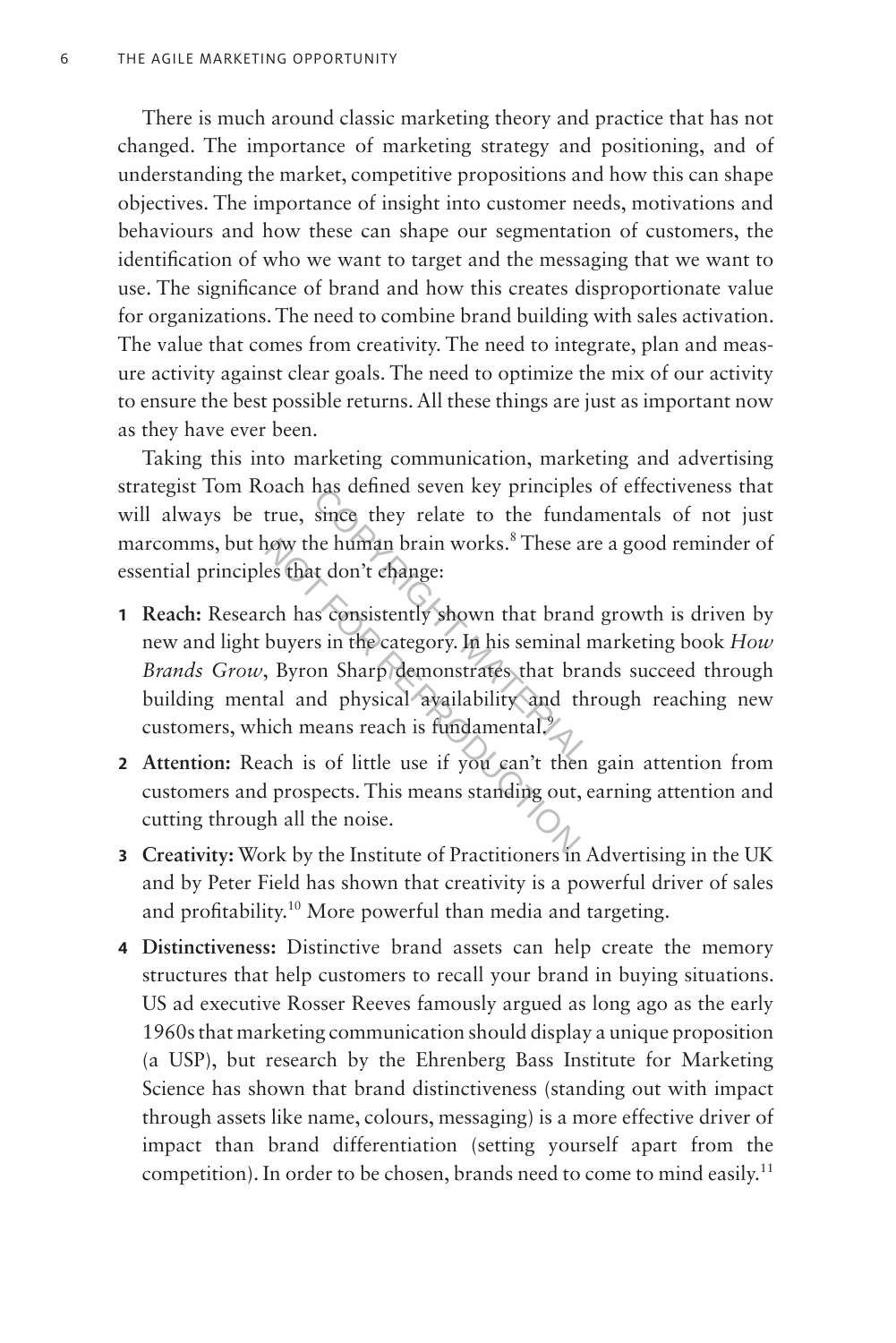- **5 Consistency:** It's not enough to just be distinctive. Brands need to be consistently distinctive. Roach references an analysis of 1,500 campaigns by Ebiquity that found that long-running distinctive brand campaigns delivered returns that were 62 per cent higher than the rest. Ebiquity also found that second and third bursts of campaigns on average generate ROIs 30 per cent higher than the first burst, as they build on the brand recognition scores initially achieved.12
- **6 Emotion:** Multiple studies have shown that a consumer's emotional response to marketing communication and advertising has a much greater influence on their intent to buy a product than the actual content of that communication. As Roach puts it: *'Communications evoking emotional*  responses have better attention, deeper processing of the content, better *memory-encoding and retrieval.'*
- **7 Motivation:** Paying attention to and showing how the brand can help customers to achieve something they want helps turn connection and engagement into action.

Marketing and marcomms has always worked best when it brings together the full potential of technology with human intuition, empathy, creativity and understanding.

Contention to and showing how<br>we something they want helps<br>tion.<br>mms has always worked best we<br>echnology with human intuition<br>at Jeff Bezos quote that opened t<br>in I left Bezos quote that opened t<br>in azon founder has also t No action.<br>
In arcomms has always worked best v<br>
1 of technology with human intuitions.<br>
It is discussed to that opened<br>
reating long-term value around fu<br>
in a Amazon founder has also talked<br>
by a space of the search of t Let's go back to that Jeff Bezos quote that opened this section. Alongside designing and creating long-term value around fundamental needs that don't change, the Amazon founder has also talked about how advantage comes from innovating and delivering against these fundamental needs in exceptional ways. In other words, to break open category norms and surprise and delight customers with new propositions that deliver to those needs in ground-breaking ways (Amazon Prime Now is a good example of this). In other words, the fundamentals remain true, but how we deliver them creates real advantage.

This is now the potential that digital technology has brought to marketing. While key principles are as important as they have ever been to build the foundation of good marketing practice, *how* a team delivers against these principles has never been more powerful in delivering advantage. Turning good practice into great practice is increasingly about how a team can build on the foundation of classic marketing strategy in how they think, work, execute and operate. The contexts and environments within which marketing operates have changed dramatically. It's time that the way in which marketing teams work caught up.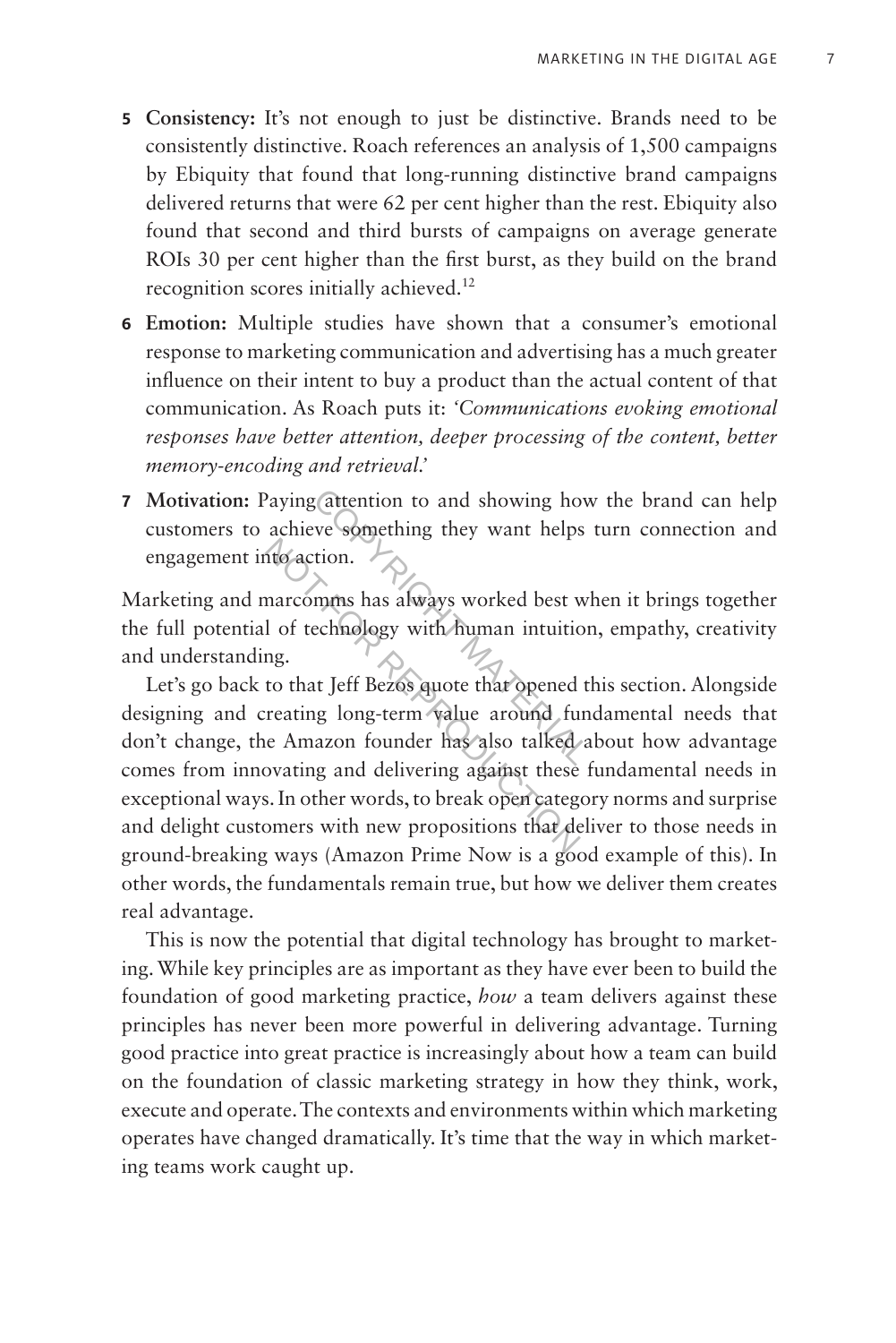#### What is changing

One of the all-time classic frameworks for marketing is the 4 Ps of marketing: product, price, place and promotion. The origins of the 4 Ps stem from Neil Borden, an advertising professor at Harvard University who first wrote about the concept of the marketing mix. His ideas were built on by E Jerome McCarthy, a marketing professor at Michigan State University, who turned the marketing mix concept into the 4 Ps as we know them today.<sup>13</sup>

Given the new contexts for marketing that have been created by digital technologies, let's consider how the 4 Ps are changing.

- orthorush was once just a toothb<br>at tracks your brushing and an a<br>ons and notifications. Innovation<br>er blade but now it's about a sub<br>preferences and habits. A car was<br>a connected device that serves up<br>design and innovatio mediations and notifications. Innovation<br>another blade but now it's about a su<br>aving preferences and habits. A car w<br>w it is a connected device that serves u<br>rvice design and innovation prolifer<br>ervice are becoming blurred • **Product:** How our product meets customer needs. The growth of 'as-aservice' solutions, service design and innovation, and direct-to-consumer propositions mean that a growing number of products are becoming digitized services. A toothbrush was once just a toothbrush, but now it is a connected device that tracks your brushing and an app that provides you with recommendations and notifications. Innovation in razors was once about adding another blade but now it's about a subscription service that knows your shaving preferences and habits. A car was once a metal box on wheels and now it is a connected device that serves up multiple personalized options. As service design and innovation proliferate, the lines between product and service are becoming blurred. With software becoming integrated into an increasing number of products, the lines between product and marketing are also becoming blurred. Customer experiences require modular, personalized, joined-up, on-demand, scalable, networked, adaptable solutions that meet and exceed customer expectations. This brings changes to the role of content, how we understand customer needs and intent, the relationship that brands have with customers and the value that is created by data. It creates opportunities to bake marketing into products, to join up interaction and product usage with marcomms in much more seamless ways, to understand product life cycle and usage in ways that can inform strategy and achieve marketing objectives such as customer acquisition and engagement, to place data from a much wider range of sources at the heart of decision-making. It is both a challenge and an opportunity for marketing but is dramatically shifting the context that product brings to the discipline.
- **Place:** Where customers look for and buy our product. Digital has markedly increased the potential routes to market for products, from

8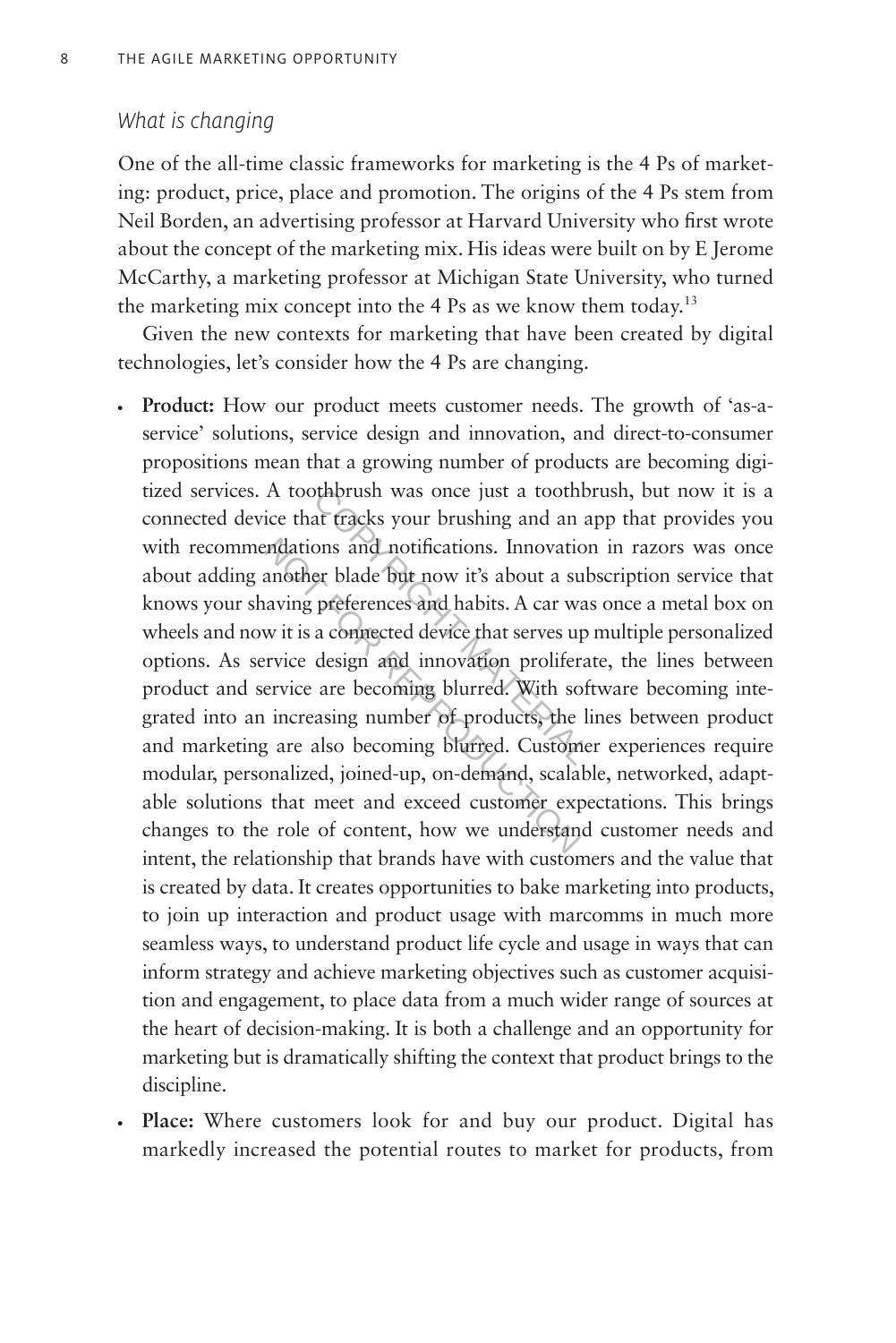direct-to-consumer propositions to a proliferation of specialist retailers, the growth of marketplaces, affiliate marketing through influencers, content creators and publishers, and the growth of live streaming and social commerce.

- Price: What customers pay and the value of the product. Digitization of pricing has brought with it greater visibility and transparency through aggregators and price comparison. It has catalysed the ability to scrape pricing data in fundamentally easier ways. It has enabled dynamic pricing (pricing that responds in real time to surges in demand, competitive pricing or time-based dynamics). It also shifts the strategies that marketers can adopt to create real and perceived value in a customer's mind. It enables new models (like subscription) that can be priced in smart ways to generate longer-term customer value.
- ve choose to promote, publicize<br>unt of promotion and channel c<br>oded as a result of digital. Data<br>ticipate customer needs, segmer<br>relevant messaging. Customer<br>ging phenomenon/that pulls in<br>portunities to engage. Advertisin<br> exploded as a result of digital. Data<br>and anticipate customer needs, segme<br>with relevant messaging. Customer-<br>changing phenomenon/that pulls in<br>model in a component phenomenon/that pulls<br>ammatically in automated ways.<br>gs e • Promotion: How we choose to promote, publicize and differentiate our product. The amount of promotion and channel opportunities open to marketers has exploded as a result of digital. Data has transformed how we identify and anticipate customer needs, segment our customers and target them with relevant messaging. Customer experience is now a complex, ever-changing phenomenon/that pulls in multiple touchpoints, data signals and opportunities to engage. Advertising is now increasingly bought programmatically in automated ways. The fragmentation of channels brings ever more nuanced ways to reach customers. Real-time measures give us far greater transparency around campaign performance and the ability to adapt and optimize.

These new contexts may not have changed the key principles that underpin good marketing strategy, but they have framed a huge shift in the environment in which marketing operates. A shift that requires different ways of operating, working and delivering to those all-important conventions. This book is about how marketers need to evolve practice and execution to be truly fit for purpose for the digital empowered world.

## The impact of data, technology and marketing automation

It can almost go without saying that technology and data have had a profound impact on marketing practice, but let's consider just how profound this is. Renowned marketing technologist Scott Brinker conducts an annual survey that maps the marketing technology landscape. When he began conducting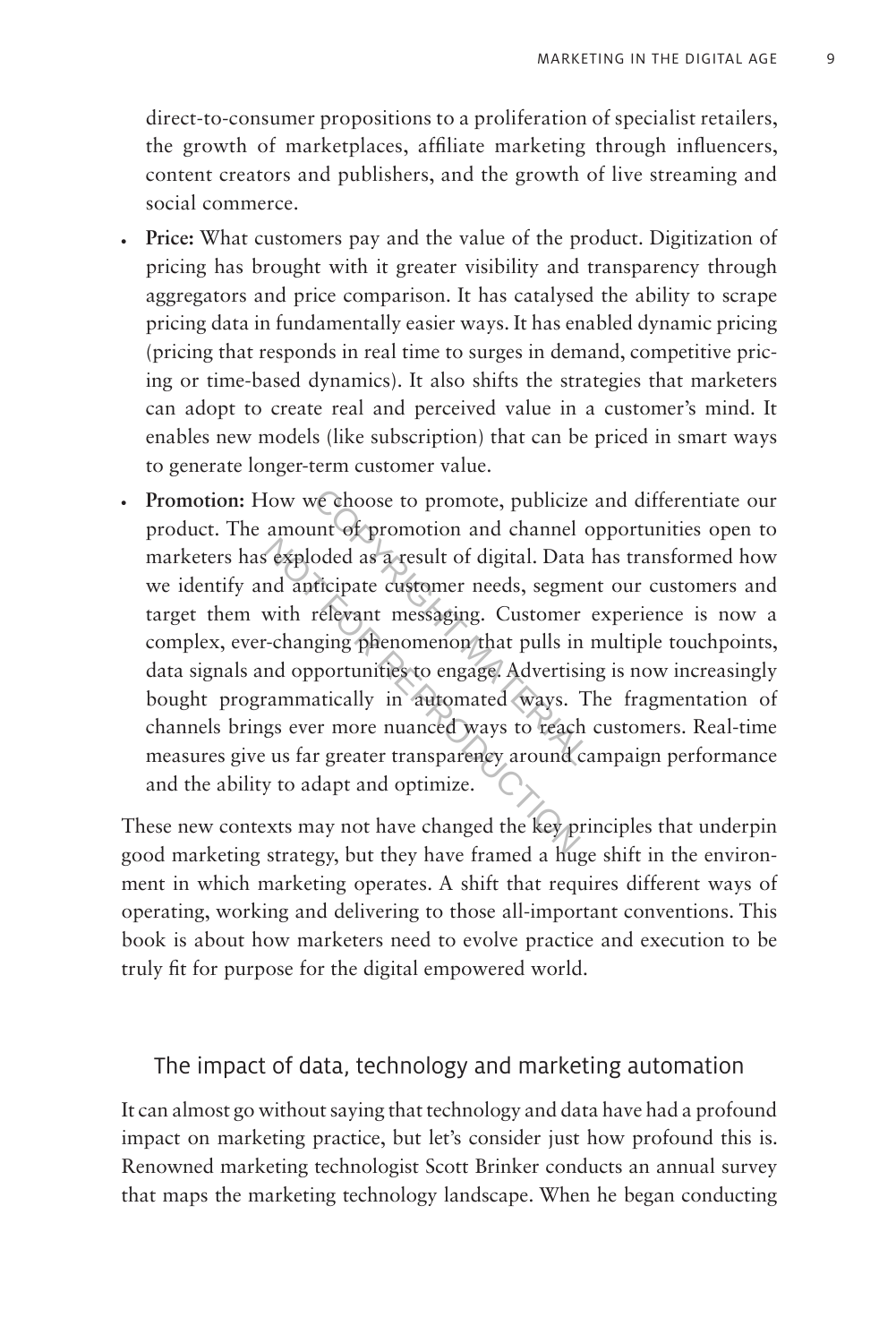the survey in 2011 there were only 150 different technology vendors in the market. Less than a decade later and there are over 8,000 separate technology solutions for marketers to choose from.14 The market has exploded, presenting an ever-increasing range of services that marketers can combine into an individualized marketing technology stack but also an ever-heightened level of complexity for them to navigate. The research also reveals that an average large enterprise has up to 120 tools in its marketing technology (MarTech) stack. Gartner found that in 2020 marketing technology already made up 26 per cent of the average marketing budget, and 68 per cent of CMOs were planning to increase their technology spending into 2021.<sup>15</sup>

Extra the size of the marketing a<br>at \$6 billion in 2019 and is exp<br>on by 2023 (a compound annual<br>Marketers are also increasingly l<br>chnological capabilities can drive<br>o establishing a common core to<br>custom suite of apps to nated at \$6 billion in 2019 and is expanded at \$6 billion by 2023 (a compound annuant).<sup>16</sup> Marketers are also increasingly ent technological capabilities can drivate to establishing a common core mg a custom suite of apps As marketers look to marshal capability into a cohesive whole, a number of critical shifts have emerged. The rise in automation has enabled far greater efficiency in marketing execution, but also a shift in effectiveness through more sophisticated use of data and optimization. According to a report by Research and Markets, the size of the marketing automation software market was estimated at \$6 billion in 2019 and is expected to grow to be worth almost \$17 billion by 2025 (a compound annual growth rate [CAGR] of over 19 per cent).16 Marketers are also increasingly looking towards how combining different technological capabilities can drive compounding benefits. This may relate to establishing a common core to the MarTech stack while also creating a custom suite of apps to augment proficiency in key areas or blending together software and services in ways that allow for greater flexibility and adaptability over time or using data and attribution to drive further into profitability measures rather than just sales and revenues. Marketers are increasingly looking to establish a core data-driven foundation in technology (through CRM systems and customer data platforms), which can then integrate efficiently with multiple other services and systems that can serve specific requirements. As the investment in and significance of data and analytics continues to grow, machine learning and predictive analytics are being baked into systems, catalysing new understanding and learning at speed. This in turn is shifting the dynamics of data, with greater focus on data quality and analysis, first-party data and more sophisticated understanding of customer behaviours and preferences. A growing proportion of customer interaction is happening over digital channels, and these channels account for an ever greater proportion of budgets. In their CMO spend survey Gartner found that digital channels accounted for almost 80 per cent of budgets in 2020, with almost a quarter of the marketing budget going on digital advertising and paid search, and almost 60 per cent going on owned and earned digital channels.<sup>17</sup>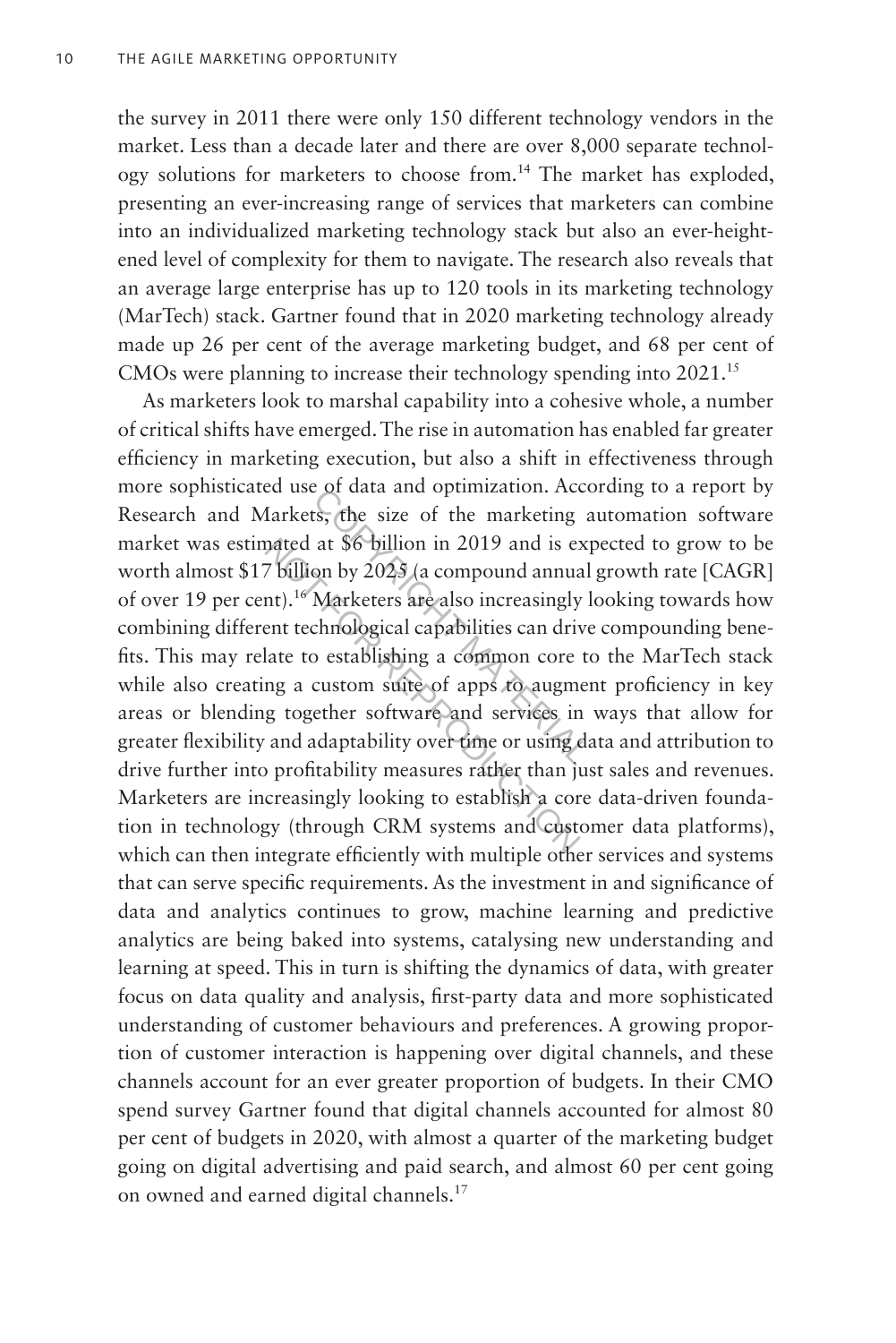In Datakitchen, the average in<br>terfall model in the 1980s was<br>orked well in situations where a<br>advance and don't change, but<br>s problematic. As software teams<br>lopted Agile development in the<br>anized technology development<br>re ave worked well in situations where<br>well in advance and don't change, bu<br>comes problematic. As software team<br>nd adopted Agile development in th<br>s organized technology developmen<br>rage release frequency dropped to at<br>tices e This is resulting in some elemental changes in marketing practice. Adept use and application of technology and data have become ever more essential to marketing and there is far greater demand for specialist expertise in data, a wider need for marketing practice to be far more data-driven and a rise in marketing operations functions and roles that are focused on building and operationalizing the marketing technology stack and optimizing workflow efficiency. The ability to use real-time data and fast customer feedback loops is transforming the ability of marketing teams to make smarter decisions quicker. As I'll discuss in the next section, the need for marketing teams to work in closer alignment with product and technology teams is driving a shift towards more iterative and continuous delivery of value. As an example, the frequency of software release that many technology teams now operate to has dramatically decreased over the past few decades. According to data operations firm DataKitchen, the average frequency of software releases under the waterfall model in the 1980s was around 12 months.<sup>18</sup> Waterfall may have worked well in situations where detailed requirements are understood well in advance and don't change, but in fast-changing environments this becomes problematic. As software teams abandoned waterfall methodologies and adopted Agile development in the late 1990s and early 2000s companies organized technology development around shorter iterations and the average release frequency dropped to about three weeks. Now, as working practices evolve still further and practices such as DevOps are introduced, the average release frequency of software projects has reduced further to increments of days or even minutes. As agile practices have expanded beyond technology teams, the rhythm and cycles at which businesses operate have dramatically shortened.

As the focus on customer experience expands within organizations, there is a parallel opportunity for marketing to expand its impact, enabled and driven through a technology and data revolution that is changing marketing practice forever. Marketers find themselves facing a perfect storm of factors including rapidly changing customer behaviour, shifts in technologies that are reimagining possibilities, the need to be always on in communications, increasing pressures for growth in often low growth environments, volatility in markets and macro-contexts, and heightened demands around accountability and value attribution. Every one of these factors is leading to a re-evaluation of not only competencies and processes but entire ways of operating. CMOs are looking to embed far greater levels of agility, adaptability, responsiveness, efficiency and accountability into the fabric of how their teams work.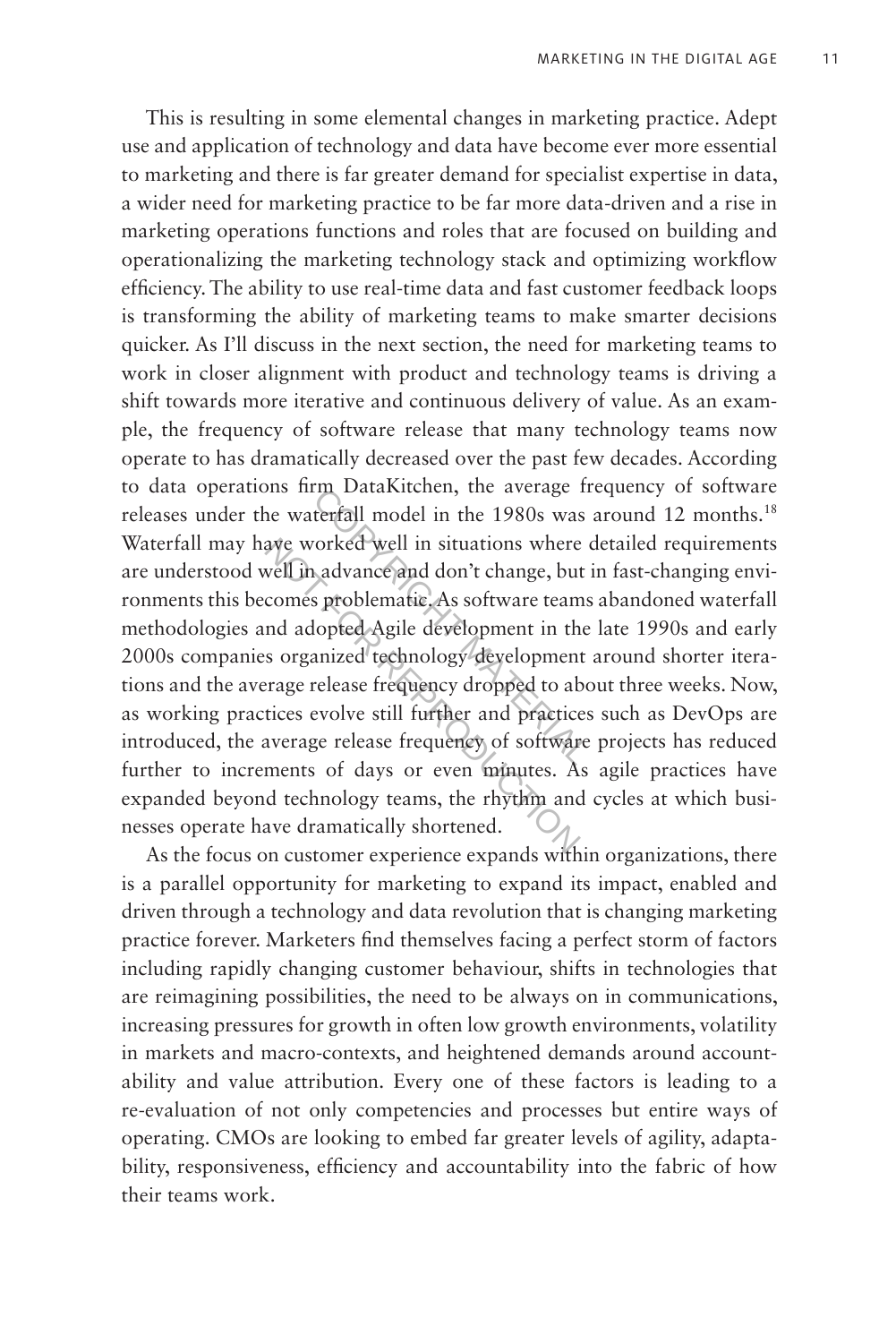### Systems and empathy

With data, technology and machine learning changing marketing practice in such fundamental ways it is essential for agile marketers to remain focused on how they can bring technology and human capabilities together in ways that compound benefit and impact.

In 2014, journalist and author Charles Leadbetter was asked to write a paper about the future of cities.19 Great cities, said Leadbetter, bring together two foundational elements: systems and empathy. Systems 'bring together disparate interacting components to achieve a common purpose'. They act as the oil for cities to function. Yet systems are also ways of doing things, processes, methods that enable scale, efficiency, transparency and reliability. As an example, trains, ticket machines, signalling software, station equipment and escalators are all part of the London Underground system, which is in turn a part of the wider London transport system. Systems are essential. Without them, cities would fall apart.

Yet cities also need human connection, understanding, insight, compassion and rapport so that the people within that city might come together and share, find affinity and common understanding:

wider London transport system.<br>
rould fall apart.<br>
human connection, understand<br>
at the people within that city mig<br>
common understanding:<br>
l on a kind of dark matter, somethin<br>
out which cannot be observed direct<br>
tity to need human connection, understand<br>so that the people within that city mix<br>y and common understanding:<br>lepend on a kind of dark matter, somethic<br>vork, but which cannot be observed direct<br>capacity to connect with other peopl Creative cities depend on a kind of dark matter, something that must be there to make them work, but which cannot be observed directly. That dark matter is empathy, our capacity to connect with other people who are different from us, to find common ground and to engage in sharing and exchange. That is the basis for the collective genius of city life: collaboration, cooperation and civility.20

While it is systems that make cities work, it is empathy that makes cities human. A lack of systems may result in chaos and inefficiency but a lack of empathy results in distance and coldness. It is when systems and empathy are brought together (Leadbetter gave the example of the London 2012 Olympics as an experience that defined this combination best) that cities are most able to realize their full potential.

So it is with agile marketing teams. The combination of systems and empathy brings together two foundational elements that between them enable teams to blend the efficiency, control and empowerment of technology with the connection, insight and affinity that can only come from human understanding and perspective. Agile marketing teams are empowered through technology and systems that can help them to work efficiently, communicate well, execute easily, test rapidly and learn fast. Yet they also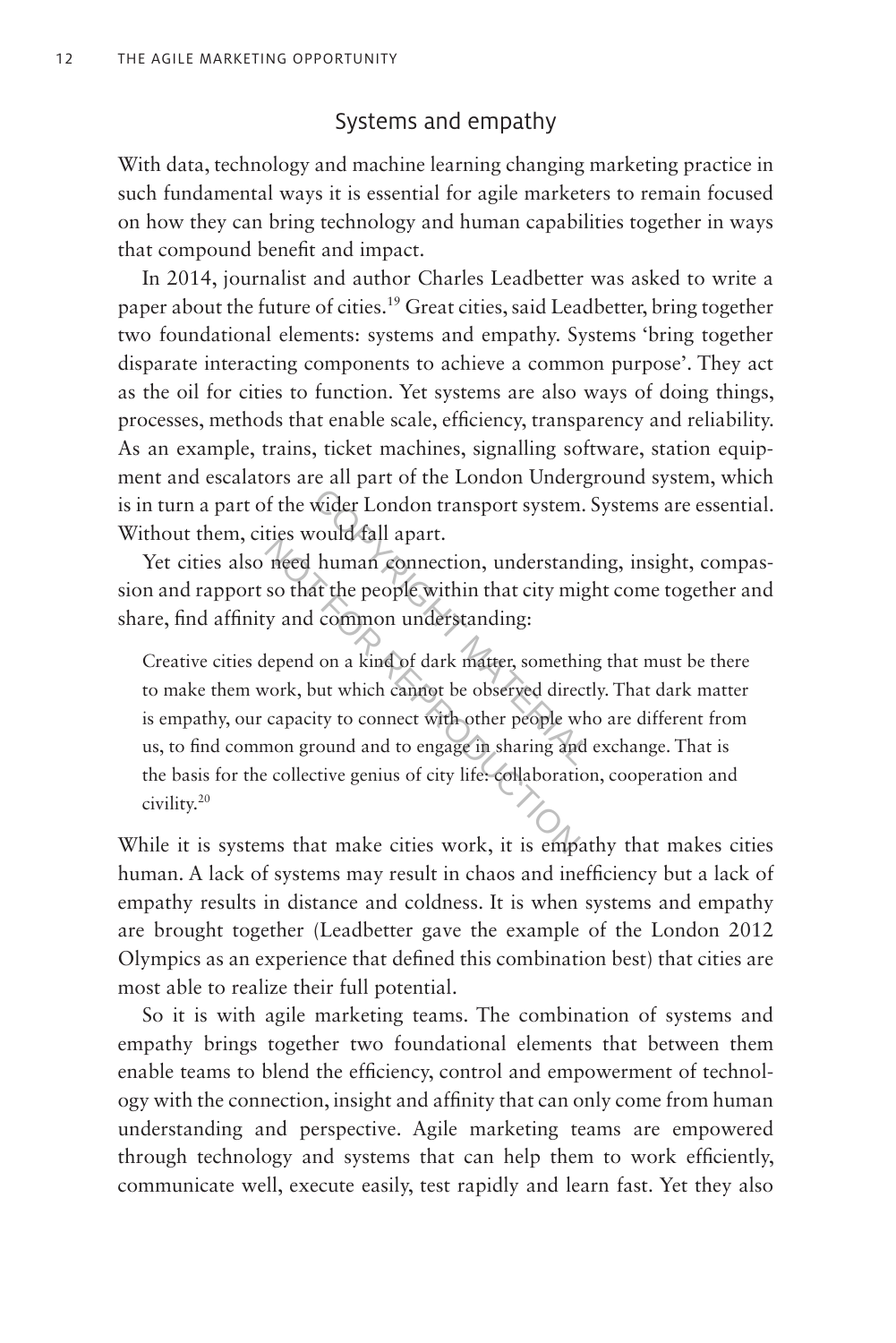



Low system<br>
e importance of human insight<br>
ement, and creativity. Empathy is<br>
obsessed and deliver experiences<br>
ional. Empathy is what enables<br>
ways that break down silos and i<br>
cilitates.<br>
il that makes the engine run sm<br> of the importance of human insignagement, and creativity. Empathy<br>omer-obsessed and deliver experience<br>functional. Empathy is what enable<br>er in ways that break down silos and<br>ogy facilitates.<br>the oil that makes the engine never lose sight of the importance of human insight and understanding, connection and engagement, and creativity. Empathy is what enables a team to be truly customer-obsessed and deliver experiences that are exceptional rather than just functional. Empathy is what enables teams to collaborate and work together in ways that break down silos and realize the true potential that technology facilitates.

If systems are the oil that makes the engine run smoothly, then empathy is the fuel that powers the engine.

# The growing impact of product strategy and thinking

As the focus on digitized products and services inside organizations has risen, so has the significance of product strategy and management. These roles have been key in translating business strategy into product strategy, owning the product vision and higher-level roadmap, and understanding how the customer and market environment impacts how the product can best serve both customer and business objectives. With the proliferation of agile practice, product owner roles have also grown in number and importance, typically working closely with agile teams to optimize the development process and the delivery work that the team is doing and oversee the product backlog and its regular reprioritization.

Over time, as environments have become increasingly uncertain and fluid and the digitization of products and services has expanded, there has been a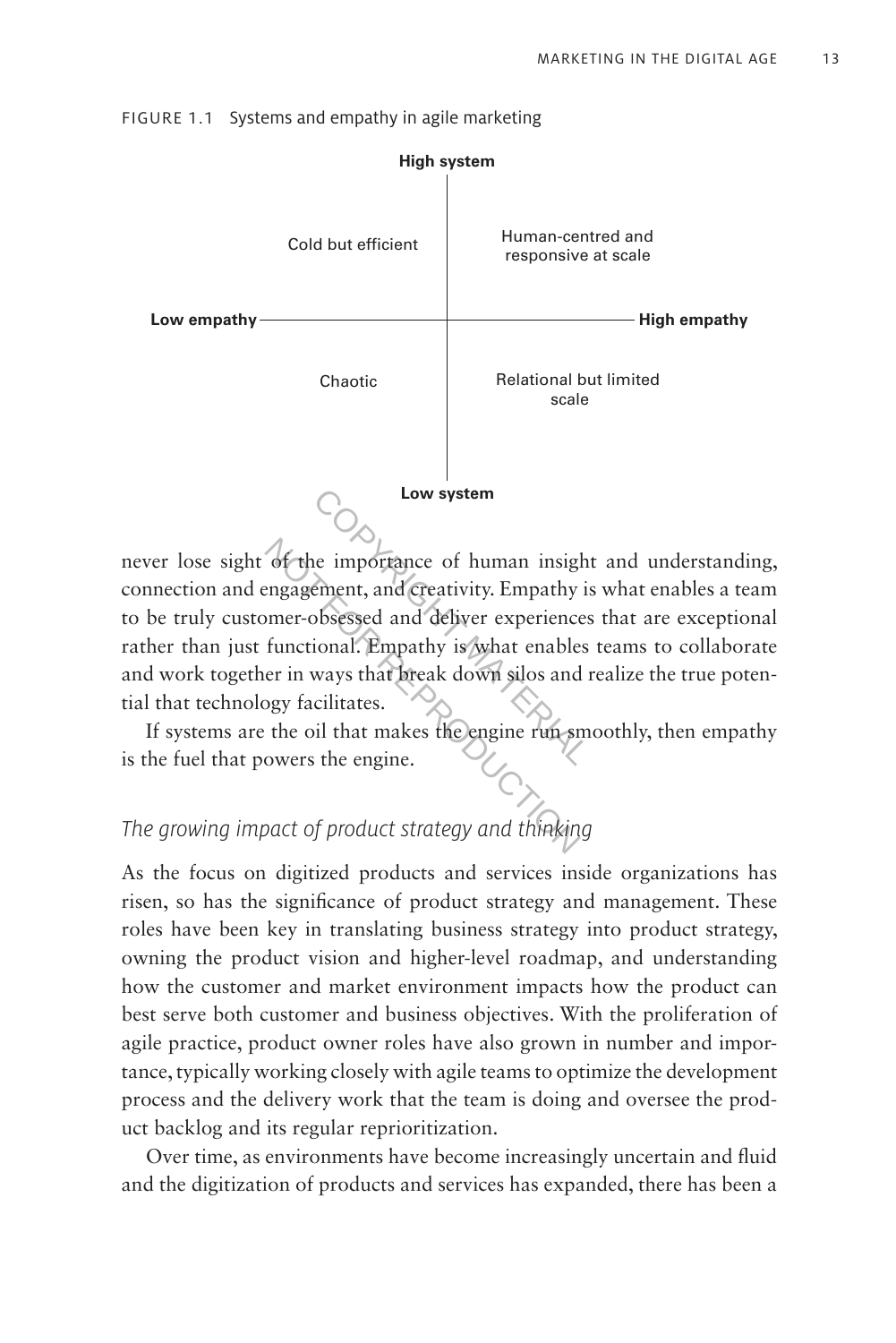real need for products to be developed and optimized more incrementally and in far more adaptive ways so that development can always take account of the latest known customer and market contexts.

This has resulted in a move away from a situation where product managers could 'throw requirements over the wall' to an IT or development team to work through, effectively turning the latter into a so-called 'feature factory'. This approach may have worked in environments where products were shipped and changed infrequently, but as complexity grew and the requirement for rapid feedback loops, testing and prototyping also grew, the need for more concurrent and closer working became paramount. With increasingly digitized products and services, more frequent release cycles and a wider need for greater agility, businesses now needed to break down functional silos and bring together key disciplines to work together towards common goals. Business strategy needed to be tied more closely to product strategy. Product strategy needed to be coupled better with development. Product development needed to work in a more joined-up way with marketing.

by needed to be ted more crosery<br>ed to be coupled better with d<br>work in a more joined-up way<br>product thinking has expanded<br>narketers to consider not only<br>segmentation, but also how the<br>port marketing objectives (such<br>l how ded to work in a more joined-up way<br>a and product thinking has expande<br>for marketers to consider not onl<br>and segmentation, but also how the<br>n support marketing objectives (sucle)<br>and how marketing strategy and<br>lopment of t As digitization and product thinking has expanded, it has become ever more important for marketers to consider not only brand, positioning, customer insight and segmentation, but also how the development of the product itself can support marketing objectives (such as customer acquisition, for example) and how marketing strategy and execution can in turn support the development of the product. The huge growth in importance of customer experience is also a force amplifier in bringing product and marketing closer together. Both areas deal with important areas of the customer experience and journey – marketing more focused on brand awareness, driving consideration and purchase or acquisition, and product dealing with post-acquisition product experience, activation, engagement, optimization and customer success. The inability to join the journey up in seamless, customer-focused ways leads to a poor customer experience. A failure to bake marketing into product development (for example, to develop mechanisms where existing customers can support the acquisition of new ones) leads to missed opportunities. A failure of marketing teams to understand how products are used and how customer feedback is shaping development leads to more missed opportunities. A failure to align product and marketing strategy leads to disjointed customer experiences and under-optimized business and customer outcomes. The growth of product marketing has come in response to exactly this need for greater alignment and integration.

The third leg of this three-legged stool is technology. If technology doesn't work closely with product, it will be impossible to develop, experiment, test, prototype and adapt. If technology doesn't work closely with marketing it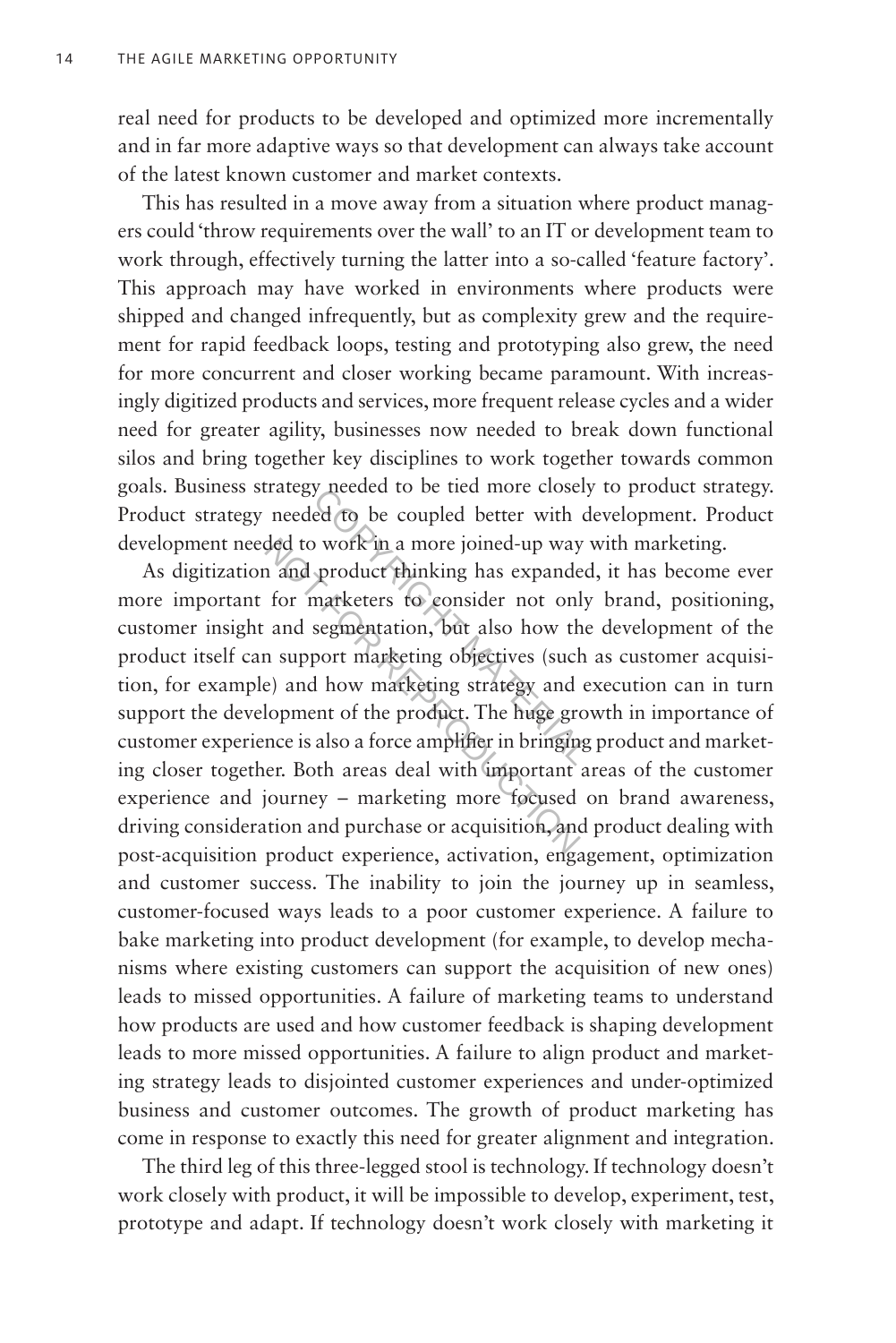#### FIGURE 1.2 The convergence of product, marketing and technology



will be very difficult to understand needs, derive insight, target, promote, optimize and measure. Technology and development are the critical enablers for both product and marketing. This is a new 'holy trinity' in organizational capability.21

Technology and development an<br>
marketing. This is a new 'holy<br>
vexists from bringing these for<br>
service of business objectives an<br>
increasingly complex, the need<br>
ee of these elements is critical.<br>
intwined the opportunity Particulary exists from bringing these in the service of business objectives a<br>non-increasingly complex, the near accome increasingly complex, the near<br>ill three of these elements is critical<br>and entwined the opportunity i Huge opportunity exists from bringing these foundational elements closer together in the service of business objectives and customer needs. As environments become increasingly complex, the need to be adaptive and emergent with all three of these elements is critical. As they become ever more integrated and entwined the opportunity is to align not only strategy and execution but also ways of working, cadence and rhythm to deliver better outcomes for both customers and the organization. *This* is the opportunity for agile marketing.

#### Endnotes

- **1** OpenLearn. What is Marketing? Open University. [www.open.edu/openlearn/](http://www.open.edu/openlearn/money-business/understanding-your-customers/content-section-1.2) [money-business/understanding-your-customers/content-section-1.2](http://www.open.edu/openlearn/money-business/understanding-your-customers/content-section-1.2) (archived at [https://perma.cc/6QNQ-X2BK\)](https://perma.cc/6QNQ-X2BK)
- **2** P Drucker (2006) *The Practice of Management*, Harper Business, New York.
- **3** R P Bagozzi. Marketing as Exchange, *Journal of Marketing*, October 1975, 39 (4), 32–39, [www.jstor.org/stable/1250593](http://www.jstor.org/stable/1250593) (archived at [https://perma.cc/](https://perma.cc/GQ5W-VK5K) [GQ5W-VK5K](https://perma.cc/GQ5W-VK5K))
- **4** McKinsey. How COVID-19 has pushed companies over the technology tipping point – and transformed business forever, 2021, [www.mckinsey.com/business](http://www.mckinsey.com/business-functions/strategy-and-corporate-finance/our-insights/how-covid-19-has-pushed-companies-over-the-technology-tipping-point-and-transformed-business-forever)[functions/strategy-and-corporate-finance/our-insights/how-covid-19-has-pushed](http://www.mckinsey.com/business-functions/strategy-and-corporate-finance/our-insights/how-covid-19-has-pushed-companies-over-the-technology-tipping-point-and-transformed-business-forever)[companies-over-the-technology-tipping-point-and-transformed-business-forever](http://www.mckinsey.com/business-functions/strategy-and-corporate-finance/our-insights/how-covid-19-has-pushed-companies-over-the-technology-tipping-point-and-transformed-business-forever) (archived at [https://perma.cc/5SZW-PTVM\)](https://perma.cc/5SZW-PTVM)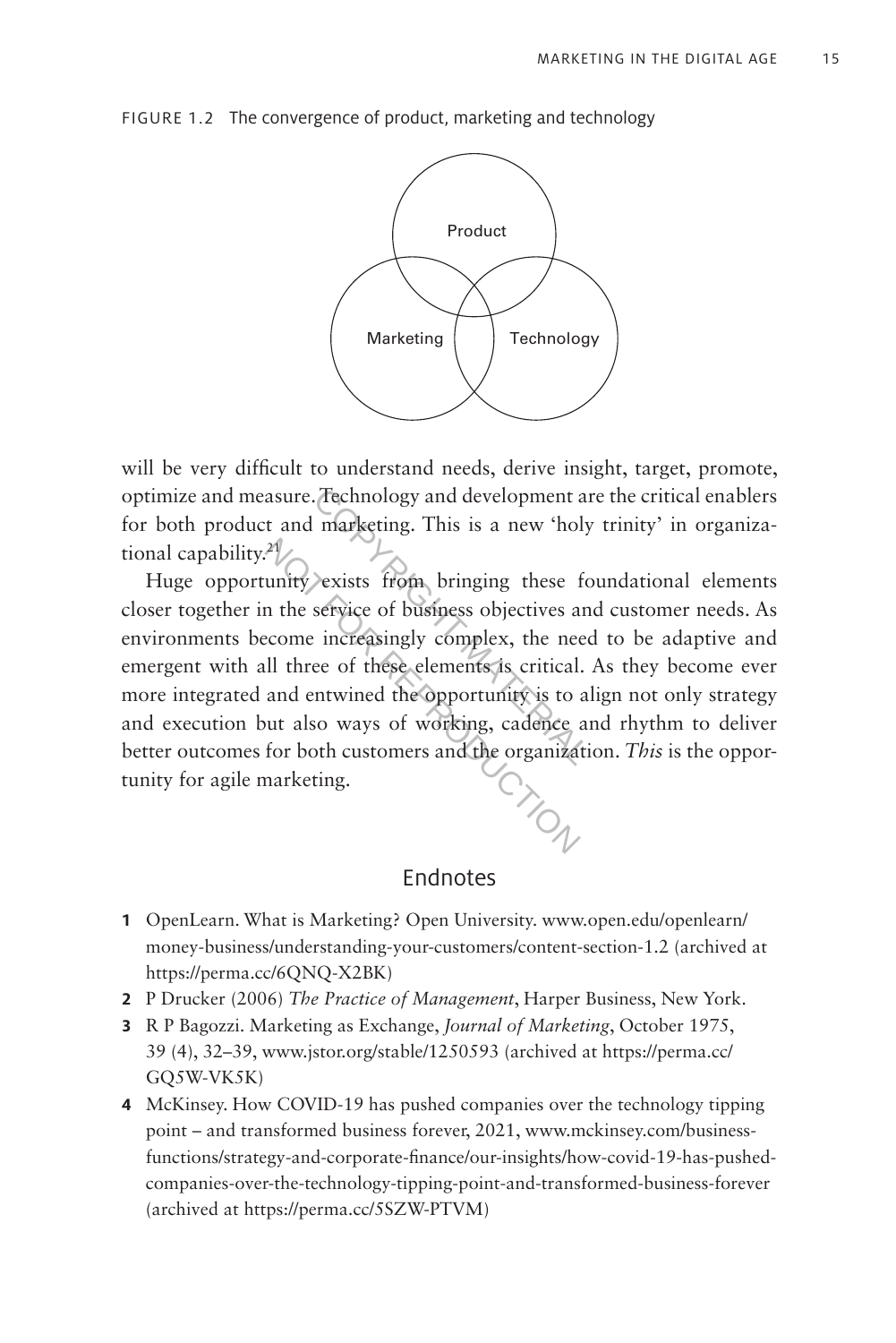- **5** Twilio. COVID-19 Digital Engagement Report, [www.twilio.com/covid-19](http://www.twilio.com/covid-19-digital-engagement-report) [digital-engagement-report](http://www.twilio.com/covid-19-digital-engagement-report)
- **6** Econsultancy and Adobe. The 2021 Digital Trends Report, January 2021, [econsultancy.com/reports/2021-digital-trends-report/](http://econsultancy.com/reports/2021-digital-trends-report/) (archived at [https://](https://perma.cc/B5BF-SCMP) [perma.cc/B5BF-SCMP\)](https://perma.cc/B5BF-SCMP)
- **7** J Bezos. Quote about change, Goodreads, 2021, [www.goodreads.com/](http://www.goodreads.com/quotes/966699-i-very-frequently-get-the-question-what-s-going-to-change) [quotes/966699-i-very-frequently-get-the-question-what-s-going-to-change](http://www.goodreads.com/quotes/966699-i-very-frequently-get-the-question-what-s-going-to-change) (archived at [https://perma.cc/F32L-9AAU\)](https://perma.cc/F32L-9AAU)
- **8** T Roach. Seven principles of effective marketing communication, *Marketing Week*, October 2021, [https://www.marketingweek.com/principles-effective](https://www.marketingweek.com/principles-effective-marketing-communication/)[marketing-communication/](https://www.marketingweek.com/principles-effective-marketing-communication/) (archived at [https://perma.cc/NX5K-NWNK\)](https://perma.cc/NX5K-NWNK)
- **9** B Sharp (2010) *How Brands Grow*, Oxford University Press, Oxford.
- **10** IPA. New evidence on tangible value of creativity, October 2018, [ipa.co.uk/](http://ipa.co.uk/news/new-evidence-on-tangible-value-of-creativity) [news/new-evidence-on-tangible-value-of-creativity](http://ipa.co.uk/news/new-evidence-on-tangible-value-of-creativity) (archived at [https://perma.](https://perma.cc/MBU3-ETBV) [cc/MBU3-ETBV](https://perma.cc/MBU3-ETBV))
- ferentiation vs. distinctiveness, i.e. st<br>
2020, www.marketingscience.info/<br>
and-out-or-be-distinctive/<br>
creative effectiveness, June 2020, w<br>
measuring-creative-effectiveness/ (ar<br>
(1960) *Basic Marketing A Manag*<br>
0.<br> **11** Ehrenberg-Bass. Differentiation vs. distinctiveness, i.e. stand out or be distinctive, February 2020, [www.marketingscience.info/differentiation-vs](http://www.marketingscience.info/differentiation-vs-distinctiveness-i-e-stand-out-or-be-distinctive/)[distinctiveness-i-e-stand-out-or-be-distinctive/](http://www.marketingscience.info/differentiation-vs-distinctiveness-i-e-stand-out-or-be-distinctive/)
- **12** Ebiquity. Measuring creative effectiveness, June 2020, [www.ebiquity.com/](http://www.ebiquity.com/news-insights/press/measuring-creative-effectiveness/) [news-insights/press/measuring-creative-effectiveness/](http://www.ebiquity.com/news-insights/press/measuring-creative-effectiveness/) (archived at [https://](https://perma.cc/W29C-CC4Q) [perma.cc/W29C-CC4Q\)](https://perma.cc/W29C-CC4Q)
- **13** E Jerome McCarthy (1960) *Basic Marketing A Managerial Approach*, Homewood, Chicago.
- Order 2020, WWW.marketingscience.info<br>
Fig. 1205, WWW.marketingscience.info<br>
Siring creative effectiveness, June 2020,<br>
press/measuring-creative-effectiveness/ (<br>
2C-CC4Q)<br>
Carthy (1960) Basic Marketing A Manchicago.<br>
Ex **14** S Brinker. Marketing Technology Landscape Supergraphic (2020): MarTech 5000 – really 8,000, but who's counting? April 2020, [chiefmartec.com/2020/](http://chiefmartec.com/2020/04/marketing-technology-landscape-2020-martech-5000/) [04/marketing-technology-landscape-2020-martech-5000/](http://chiefmartec.com/2020/04/marketing-technology-landscape-2020-martech-5000/) (archived at [https://](https://perma.cc/W4HT-7NYR) [perma.cc/W4HT-7NYR\)](https://perma.cc/W4HT-7NYR)
- **15** R Ramaswami. Gartner CMO Spend Survey 2020–2021: Technology and Digital Channels Withstand Budget Cuts, August 2020, [www.gartner.com/en/](http://www.gartner.com/en/marketing/insights/articles/gartner-cmo-2020-2021-tech-digital-channels-withstand-budget-cuts) [marketing/insights/articles/gartner-cmo-2020-2021-tech-digital-channels](http://www.gartner.com/en/marketing/insights/articles/gartner-cmo-2020-2021-tech-digital-channels-withstand-budget-cuts)[withstand-budget-cuts](http://www.gartner.com/en/marketing/insights/articles/gartner-cmo-2020-2021-tech-digital-channels-withstand-budget-cuts) (archived at <https://perma.cc/YPJ9-ZZ95>)
- **16** Research and Markets, Marketing Automation Software Market, Growth Trends 2021–2027, July 2021 (archived at [www.researchandmarkets.com/](http://www.researchandmarkets.com/reports/4591293/marketing-automation-software-market-growth) [reports/4591293/marketing-automation-software-market-growth](http://www.researchandmarkets.com/reports/4591293/marketing-automation-software-market-growth) (archived at <https://perma.cc/4B6F-HBW7>)
- **17** R Ramaswami. Gartner CMO Spend Survey 2020–2021: Technology and Digital Channels Withstand Budget Cuts, August 2020. [www.gartner.com/en/](http://www.gartner.com/en/marketing/insights/articles/gartner-cmo-2020-2021-tech-digital-channels-withstand-budget-cuts) [marketing/insights/articles/gartner-cmo-2020-2021-tech-digital-channels](http://www.gartner.com/en/marketing/insights/articles/gartner-cmo-2020-2021-tech-digital-channels-withstand-budget-cuts)[withstand-budget-cuts](http://www.gartner.com/en/marketing/insights/articles/gartner-cmo-2020-2021-tech-digital-channels-withstand-budget-cuts) (archived at [https://perma.cc/78TT-JBE9\)](https://perma.cc/78TT-JBE9)